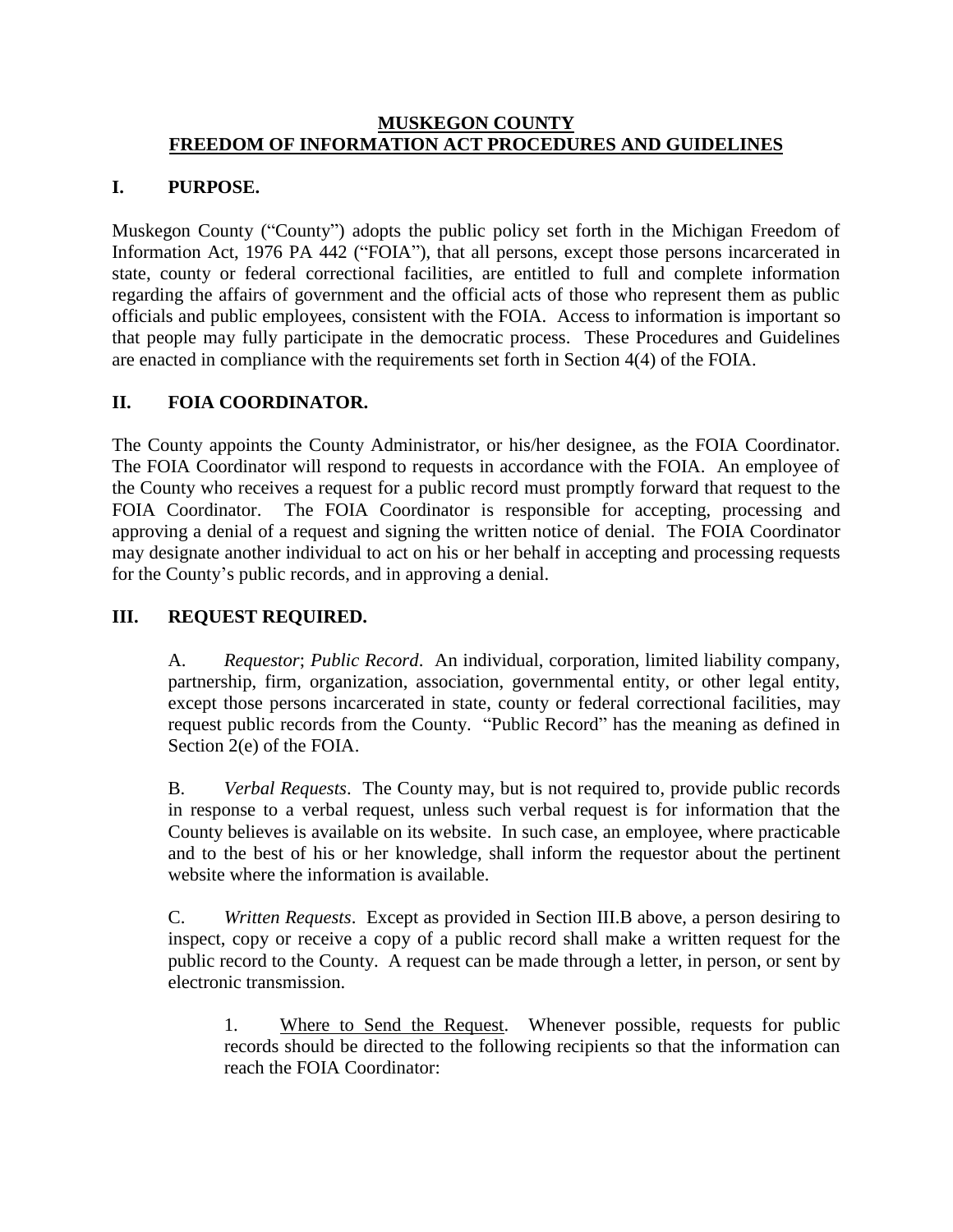a. By mail or in person:

Muskegon County Attn: FOIA Coordinator 990 Terrace Street, 4<sup>th</sup> Floor Muskegon, MI 49442

- b. By e-mail: FOIA@muskegoncounty.net Subject line: FOIA or FOIA Request
- c. By fax: (231) 724-6673 Cover/first page: FOIA or FOIA Request

2. Sufficient Description. Requests in writing must identify the public record sufficiently to allow the County to find the requested record. If not, the request may be denied on that basis.

3. Requester Contact Information Required. A request from a person must include the following (unless the request is from an individual who qualifies as indigent under Section 4(2)(a) of the FOIA):

a. the requesting person's complete name, address, and contact information, and

b. if the request is made by a person other than an individual, the complete name, address, and contact information of the person's agent who is an individual.

An address must be written in compliance with United States Postal Service addressing standards. Contact information must include a valid telephone number or electronic mail address.

4. Electronic Transmissions. For requests sent by electronic transmission, the following shall apply:

a. Electronic Transmissions. A written request made by facsimile, electronic mail, or other electronic transmission is not received by the County's FOIA coordinator until 1 business day after the electronic transmission is made.

b. Spam or Junk Mail Folder**.** If a written request is sent by electronic mail and delivered to the County's spam or junk mail folder, the request is not received until 1 day after the County first becomes aware of the written request. The County shall note in its records both the time a written request is delivered to its spam or junk mail folder and the time the County first becomes aware of that request. The FOIA Coordinator shall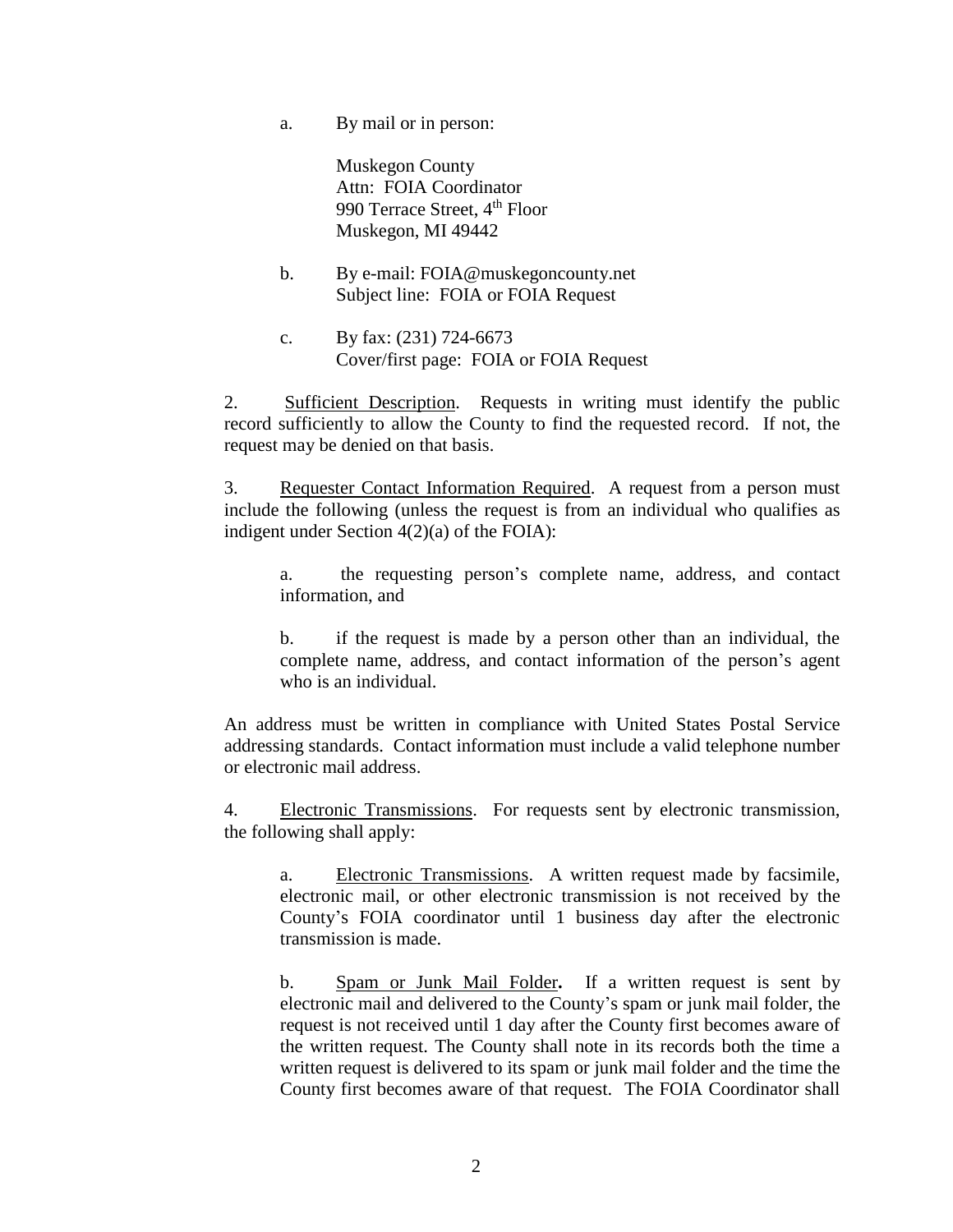be responsible for routinely monitoring the spam and junk mail folders in order to determine whether they contain any FOIA requests.

5. Specify Format. The requestor may specify whether he or she would like to inspect, receive paper copies, or receive the public records on nonpaper physical media. The County is only required to comply with the request for specified nonpaper physical media if it has the technological capability necessary to provide the public records on the requested nonpaper physical media in the particular instance.

6. Subscription. A person has a right to subscribe to future issuances of public records that are created, issued, or disseminated on a regular basis. A subscription shall be valid for up to 6 months, at the request of the subscriber, and shall be renewable.

# **IV. PROCEDURES FOR RESPONDING TO WRITTEN FOIA REQUESTS**.

A. *Response.* Unless otherwise agreed to in writing by the person making the request, the County shall respond to a request within 5 business days after it receives the request by:

1. Granting the request (which would include notifying the requestor that all or a portion of the public records requested are available on the website, if applicable);

2. Issuing a written notice to the requesting person denying the request;

3. Granting the request in part and issuing a written notice to the requesting person denying the request in part (which would include notifying the requestor that all or a portion of the public records requested are available on the website if applicable); or

4. Issuing a notice extending for not more than 10 business days the period during which the County shall respond to the request.

The County's written response shall be considered the final determination regarding the FOIA request.

B. *Understanding the County's Response*. The County has an obligation to respond as required under the FOIA. If the County grants a written request in full, the requestor will receive a notice indicating that it has been granted. However, if the request is denied or denied in part, the County shall provide the following information:

1. Pursuant to Section 13 of the FOIA, the County may exempt certain documents from disclosure. The FOIA Coordinator will review the request to determine if any exemptions apply. The FOIA Coordinator may request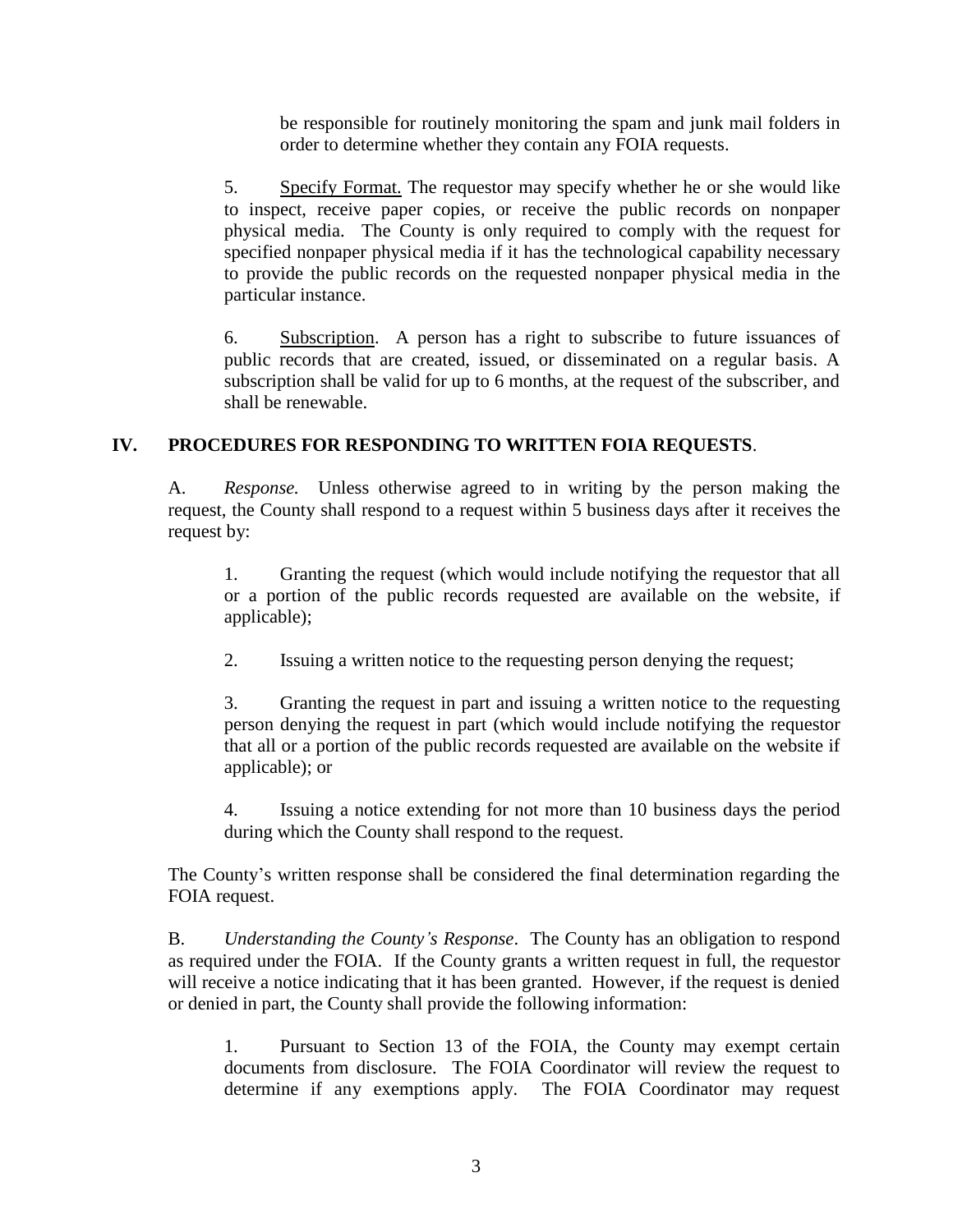assistance from the County's Attorney regarding the application of exemptions. If exempt, the County shall provide an explanation of the basis under this act or other statute for the determination that the public record, or portion of that public record, is exempt from disclosure, if that is the reason for denying all or a portion of the request.

2. A certificate that the public record does not exist under the name given by the requestor or by another name reasonably known to the County, if that is the reason for denying the request or a portion of the request. The denial letter may indicate that the letter serves as the certificate as required by the FOIA.

3. A description of a public record or information on a public record that is separated or deleted pursuant to Section 14 of the FOIA, if a separation or deletion is made.

4. A full explanation of the requesting person's right to do either of the following:

a. Submit to the Muskegon County Board of Commissioners ("Board of Commissioners"), or the FOIA Coordinator, a written appeal that specifically states the word "appeal" and identifies the reason or reasons for reversal of the disclosure denial; or

b. Seek judicial review of the denial under Section 10 of the FOIA.

5. Notice of the right to receive attorneys' fees and damages as provided in Section 10 of the FOIA, MCL 15.240, if, after judicial review, the court determines that the County has not complied and orders disclosure of all or a portion of a public record.

C. *No Obligation to Create Records.* The FOIA does not require the County to make a compilation, summary, or report of information. Further, the County is not required to create a new public record in order to respond to a request.

D**.** *Documents Available on Website*. If the FOIA Coordinator knows or has reason to know that all or a portion of the requested information is available on its website, the County shall notify the requestor in its written response. The written response, to the degree practicable in the specific instance, shall include a specific webpage address where the requested information is available.

If all or a portion of the requested records are available on the website and the County has included the website address in its written response but the requestor wants the public records in a paper format or other nonpaper physical media, the County shall provide the public records in the specified format. On the detailed itemization, the County shall separate the requested public records that are available on its website from those that are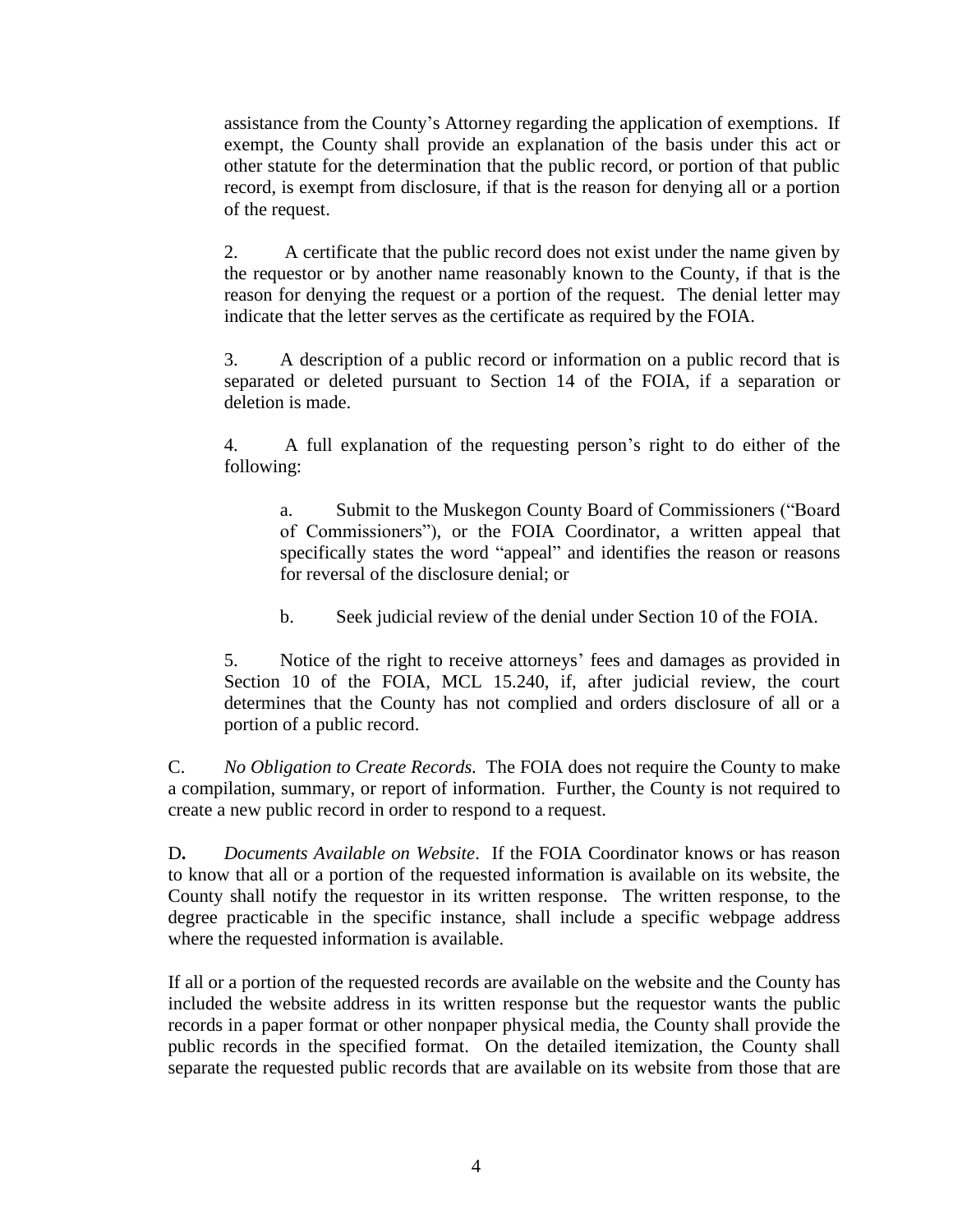not available on the website and shall inform the requestor of the additional charge to receive copies of the public records that are available on its website.

# **V. FEES.**

The County may charge a fee for a public record search, for the necessary copying of a public record for inspection, or for providing a copy of a public record because it has established, made publicly available, and follows these Procedures and Guidelines and the FOIA. The fee shall be limited to actual mailing costs and to the actual incremental cost of duplication or publication including labor; the cost of search, examination and review; and the deletion and separation of exempt information from non-exempt information as set forth more fully in these Procedures and Guidelines. The FOIA Coordinator shall provide a detailed itemization of costs on a standard form, as required under Section 4(4) of the FOIA ("Detailed Itemization"). The total fee shall not exceed the sum of the following components:

# A. *Labor Costs*:

1. Searching for, Locating and Examining.

a. The County may charge for searching for, locating and examining public records in conjunction with receiving and fulfilling a granted written request.

b. The County shall not charge more than the hourly wage of its lowest-paid employee capable of searching for, locating, and examining the public records in the particular instance regardless of whether that person is available or who actually performs the labor.

c. These labor costs shall be estimated and charged in increments of 15 minutes, with all partial time increments rounded down.

#### 2. Separating and Deleting Exempt from Non-Exempt:

a. For services performed by an employee of the County, the County shall not charge more than the hourly wage of its lowest-paid employee capable of separating and deleting exempt information from non-exempt information in the particular instance, regardless of whether that person is available or who actually performs the labor. All references in these Procedures and Guidelines to separating and deleting exempt information from non-exempt information shall refer to the separation and deletion requirements set forth in Section 14 of the FOIA, MCL 15.244.

b. If the County does not employ a person capable of separating and deleting exempt information from non-exempt information in the particular instance, it may treat necessary contracted labor costs used for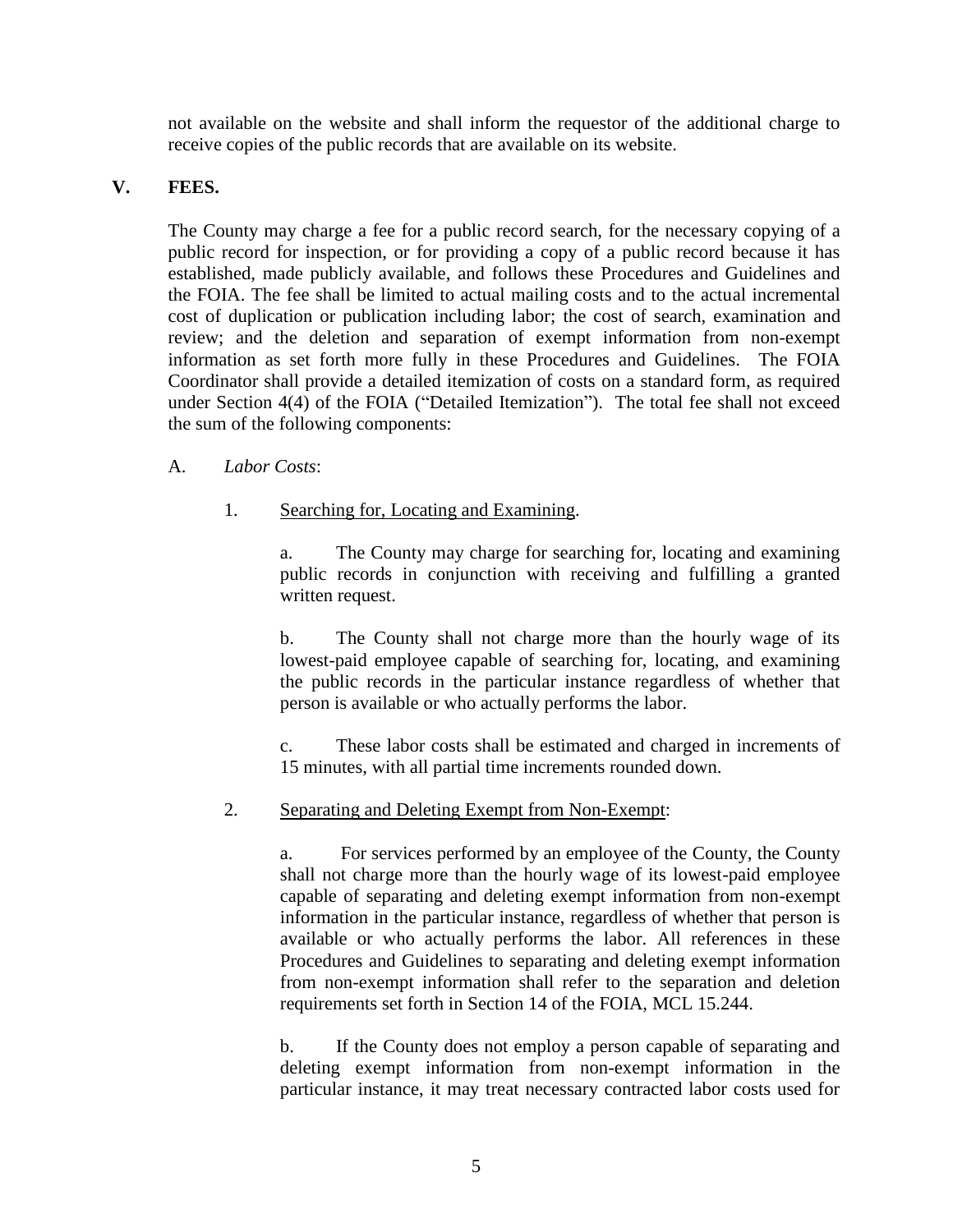the separating and deleting of exempt information from non-exempt information in the same manner as employee labor costs when calculating charges under this subdivision if all of the following occur:

(i) The County's FOIA Coordinator determines on a case-bycase basis that the County does not employ a person capable of separating and deleting exempt information from non-exempt information.

(ii) The County clearly notes the name of the contracted person or firm on the Detailed Itemization.

(iii) Total labor costs calculated for contracted labor costs shall not exceed an amount equal to 6 times the state minimum hourly wage rate.

c. These labor costs shall be estimated and charged in increments of 15 minutes, with all partial time increments rounded down.

d. The County shall not charge for labor directly associated with redaction if it knows or has reason to know that it previously redacted the public record in question and the redacted version is still in the County's possession.

e. If the County directly or indirectly administers or maintains an official internet presence, any public records available to the general public on that internet site at the time the request is made are exempt from this labor charge.

#### 3. Duplication or Publication Labor Charges.

a. The County may charge labor costs for duplication and publication, including making paper copies, making digital copies, or transferring digital public records to be given to the requestor on nonpaper physical media or through the internet or other electronic means as stipulated by the requestor.

b. The County shall not charge more than the hourly wage of its lowest-paid employee capable of necessary duplication or publication in the particular instance, regardless of whether that person is available or who actually performs the labor.

c. Labor costs shall be estimated and charged in increments of one (1) minute or more, with all partial time increments rounded down.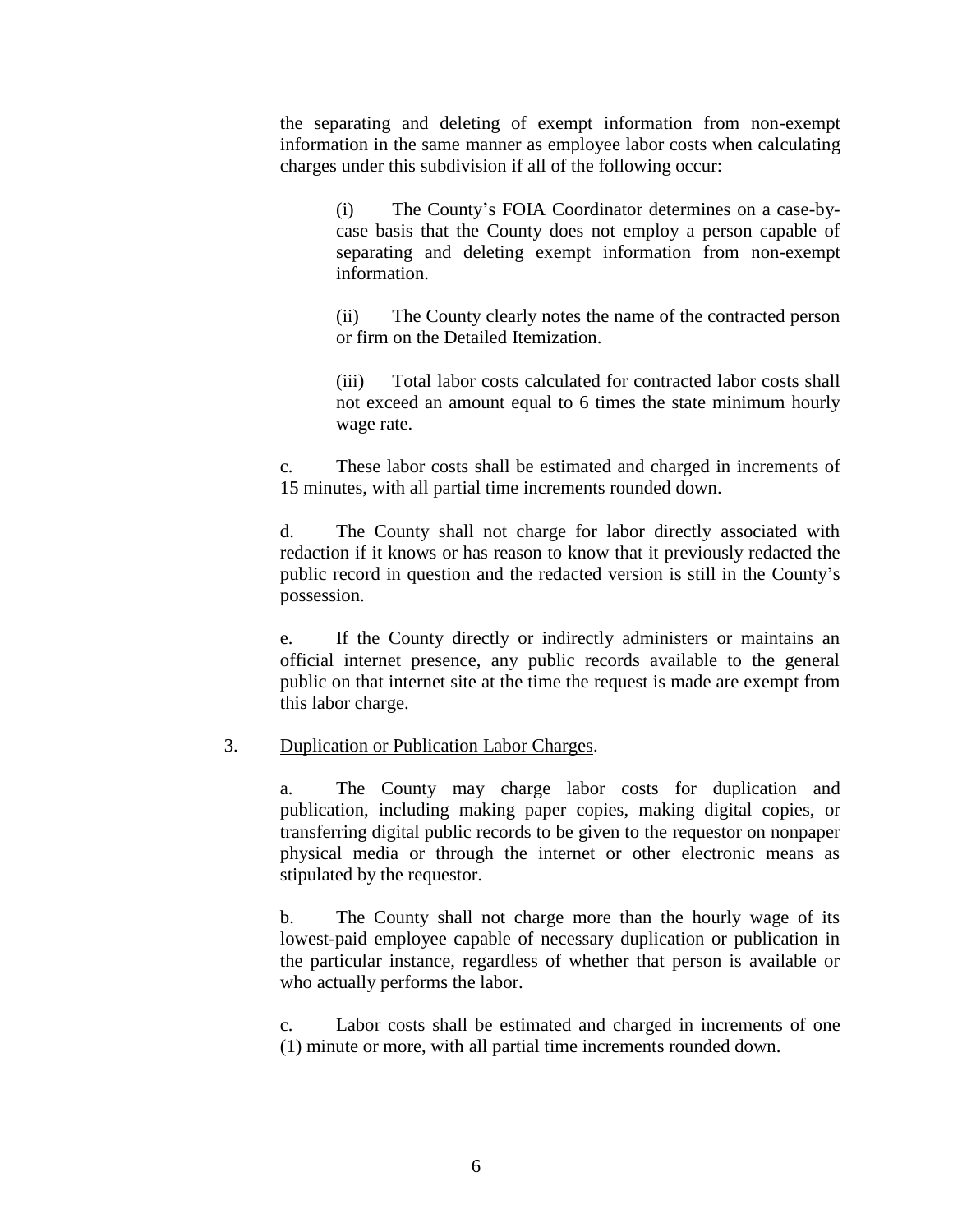4. Fringe Benefit Costs. The County may also add up to 50% to the applicable labor charge amount to cover or partially cover the cost of fringe benefits if it clearly notes the percentage multiplier used to account for benefits in the Detailed Itemization. Subject to the 50% limitation, the County shall not charge more than the actual cost of fringe benefits, and overtime wages shall not be used in calculating the cost of fringe benefits.

If all or a portion of the requested records are available on the website and the County has included the website address in its written response but the requestor wants the public records in a paper format or other nonpaper physical media, the County shall provide the public records in the specified format but may use a fringe benefit multiplier greater than the 50% limitation, not to exceed the actual costs of providing the information in the specified format.

5. Overtime Wages. Overtime wages shall not be included in the calculation of labor costs unless overtime is specifically stipulated by the requestor and clearly noted on the Detailed Itemization.

6. Itemization. All labor fee components shall be itemized using both the hourly wage and the number of hours charged on the Detailed Itemization.

7. Unreasonably High Costs. The labor fee shall not be charged for (1) searching for, locating and examining of public records, or (2) the cost of the deletion and separation of exempt information from non-exempt information, unless failure to charge a fee would result in unreasonably high costs to the County because of the nature of the request in the particular instance, and the County specifically identifies the nature of these unreasonably high costs. The FOIA Coordinator has authority to determine when the costs are unreasonably high in a particular instance, including, but not limited to, instances when the costs would be excessive and beyond the normal or usual amounts for responding to a request. In doing so, the FOIA Coordinator may take into account considerations such as the volume and complexity of the FOIA request as well as the County's particular fiscal condition at the time of the request or any other conditions authorized by law.

B. *Other Costs.*

1. Nonpaper Physical Media. Costs for providing records on nonpaper physical media.

a. The requestor may stipulate that the public records be provided on nonpaper physical media, electronically mailed, or otherwise electronically provided to him or her in lieu of paper copies. The County is not required to provide the documents on nonpaper physical media if it lacks the technological capability necessary to provide records on the requested particular nonpaper physical media.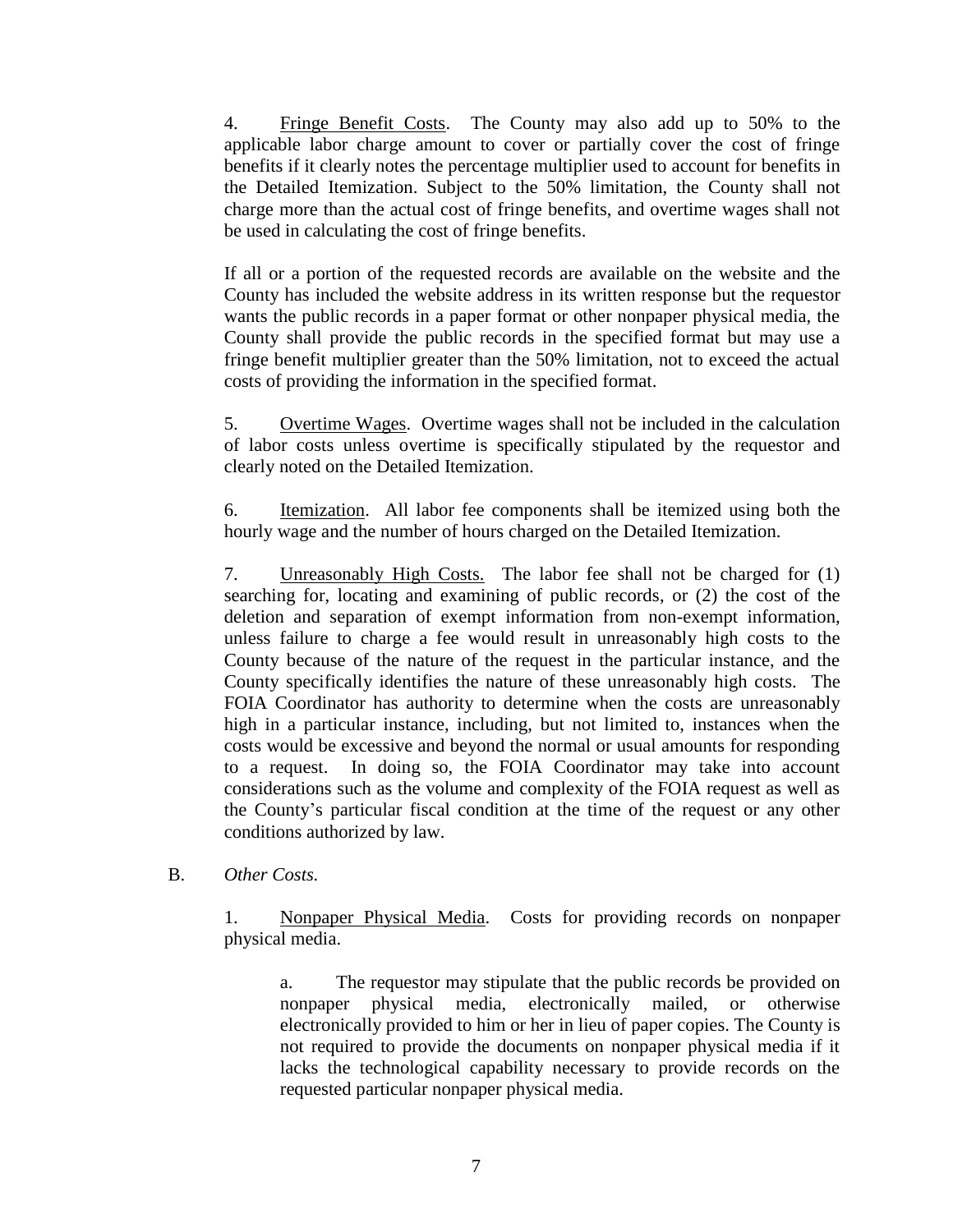b. For public records provided to the requestor on nonpaper physical media, the County may charge the actual and most reasonably economical cost of the computer discs, computer tapes, or other digital or similar media. The County may use (but is not required to) a computer disc, thumb drive or other nonphysical media provided by the requestor but only if it is provided in its original packaging. Because the safety and security of the County's computers and network is of important public interest, the County may take that security interest into account when determining the means of providing the documents on nonpaper physical media.

#### 2. Costs for Providing Paper Copies.

a. For paper copies of public records provided to the requestor, the County may charge the actual total incremental cost of necessary duplication or publication, not including labor.

b. The cost of paper copies shall be calculated as a total cost per sheet of paper and shall be itemized and noted in a manner that expresses both the cost per sheet and the number of sheets provided.

c. The fee shall not exceed 10 cents per sheet of paper for copies of public records made on 8-1/2 by 11-inch paper or 8-1/2 by 14-inch paper. For all other paper sizes, the County may charge the actual total incremental cost of duplication or publication, not including labor.

d. The County shall utilize the most economical means available for making copies of public records, including using double-sided printing, if cost saving and available.

3. Mailing Costs.

a. The County shall charge the actual cost of mailing, if any, for sending the public records in a reasonably economical and justifiable manner.

b. The County shall not charge more for expedited shipping or insurance unless specifically stipulated by the requestor, but may otherwise charge for the least expensive form of postal delivery confirmation when mailing public records.

C. *Statutory Fees*. The fees set forth in this Section V do not apply to public records prepared under an act or statute specifically authorizing the sale of those public records to the public, or if the amount of the fee for providing a copy of the public record is otherwise specifically provided by an act or statute.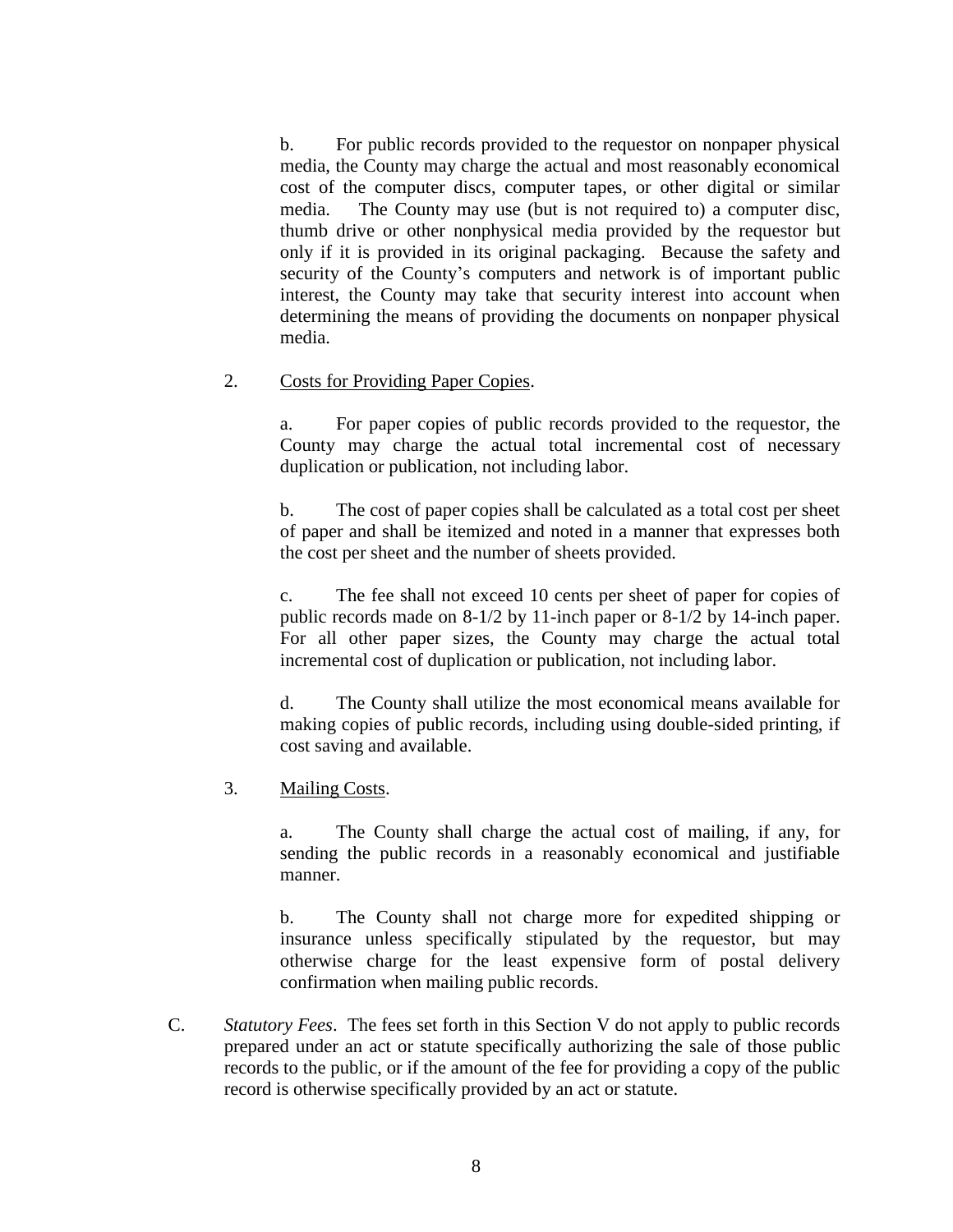D. *Fees Paid Before Providing Documents.* The County shall require that all fees be paid in full before providing records in response to granted or granted in part written requests.

# **VI. DEPOSIT.**

A. *Deposit*. In either the County's initial response or subsequent response as described under Section 5(2)(d), the County may require a good-faith deposit before providing the public records to the requestor if the entire fee estimate or charge authorized the FOIA exceeds \$50.00, based on a good-faith calculation of the total. The deposit shall not exceed 1/2 of the total estimated fee, and the County's request for a deposit shall be included in the Detailed Itemization. The response shall also contain a best efforts estimate by the County regarding the time frame it will take the County to comply with the law in providing the public records to the requestor. The time frame estimate is nonbinding upon the County, but the County shall provide the estimate in good faith and strive to be reasonably accurate and to provide the public records in a manner based on this state's public policy and the nature of the request in the particular instance. If the County does not respond in a timely manner as required by the FOIA, it is not relieved from its requirements to provide proper fee calculations and time frame estimates in any tardy responses. Providing an estimated time frame does not relieve the County from any of the other requirements of this act.

B. *Increased Deposit For Prior Unpaid Requests*. After the County has granted and fulfilled a written request from an individual under this act, if the County has not been paid in full the total amount for the copies of public records that the County made available to the individual as a result of that written request, the County may require a deposit of up to 100% of the estimated fee before it begins a full public record search for any subsequent written request from that individual if all of the following apply:

1. The final fee for the prior written request was not more than 105% of the estimated fee.

2. The public records made available contained the information being sought in the prior written request and are still in the County's possession.

3. The public records were made available to the individual, subject to payment, within the time frame estimate described Section 4(7) of the FOIA.

4. Ninety days have passed since the County notified the individual in writing that the public records were available for pick up or mailing.

5. The individual is unable to show proof of prior payment to the County.

6. The County calculates a Detailed Itemization that is the basis for the current written request's increased estimated fee deposit.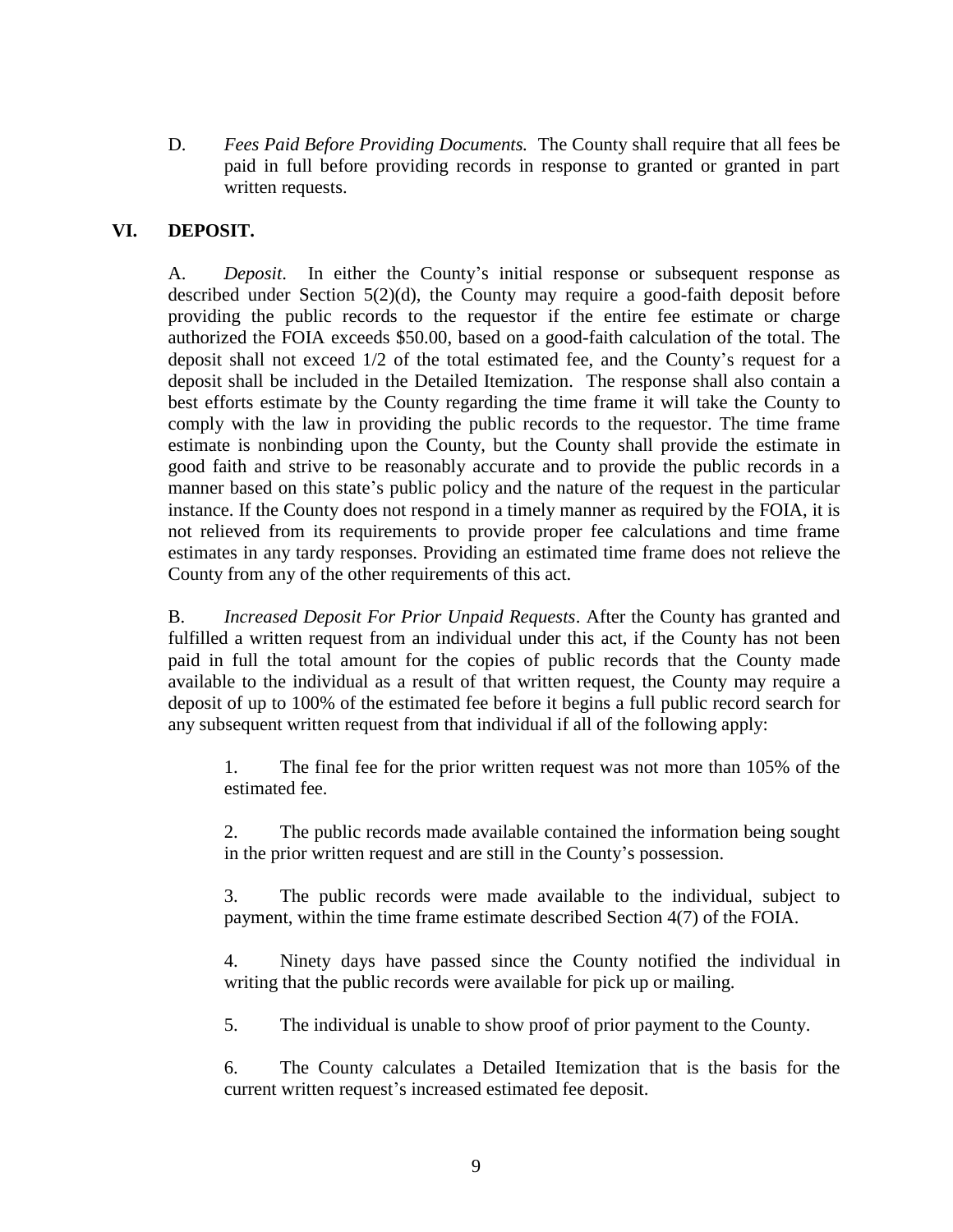The County shall no longer require an increased estimated fee deposit from an individual described above if any of the following apply:

1. The individual is able to show proof of prior payment in full to the County;

2. The County is subsequently paid in full for the applicable prior written request; or

3. Three hundred sixty-five days have passed since the individual made the written request for which full payment was not remitted to the County.

C. *Payment of Deposit; Abandonment of Request.* If a deposit that is required under Subsection 4(8) or 4(11) of the FOIA (as described in Subsections VI.A and B above) is not received by the County within 45 days from receipt by the requesting person of the notice that a deposit is required, and if the requesting person has not filed an appeal of the deposit amount, the request shall be considered abandoned by the requesting person and the public body is no longer required to fulfill the request. This notice of a deposit requirement is considered received 3 days after it is sent, regardless of the means of transmission. Notice of a deposit requirement will include notice of the date by which the deposit must be received, which date is 48 days after the date the notice is sent.

# **VII. WAIVER OR REDUCTION OF FEES.**

A. *Waiver of Fees of First \$20.00*. A public record search shall be made and a copy of a public record shall be furnished without charge for the first \$20.00 of the fee for each request by either of the following:

1. Indigency. An individual who is entitled to information under this act and who submits an affidavit stating that the individual is indigent and receiving specific public assistance or, if not receiving public assistance, stating facts showing inability to pay the cost because of indigency.

a. If the requestor is eligible for a requested discount, the County shall fully note the discount on the Detailed Itemization.

b. If a requestor is ineligible for the discount, the County shall inform the requestor specifically of the reason for ineligibility in the County's written response. An individual is ineligible for this fee reduction if any of the following apply:

(i) The individual has previously received discounted copies of public records from the same County twice during that calendar year.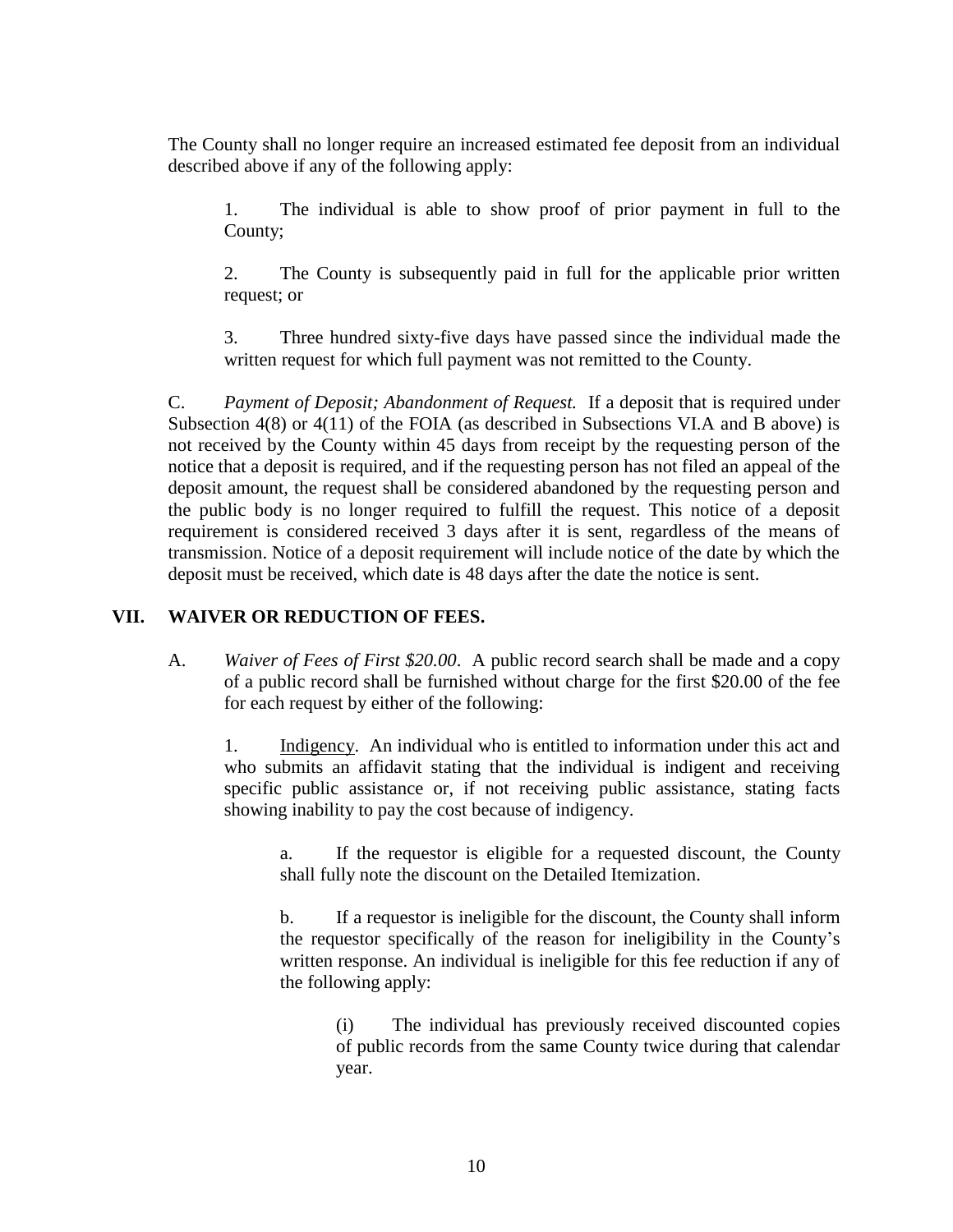(ii) The individual requests the information in conjunction with outside parties who are offering or providing payment or other remuneration to the individual to make the request, as verified by an affidavit executed by the requestor.

2. Certain Non-Profit Organizations. A non-profit organization formally designated by the state to carry out activities under subtitle C of the developmental disabilities assistance and bill of rights act of 2000, Public Law 106-402, and the protection and advocacy for individuals with mental illness act, Public Law 99-319, or their successors, if the request meets all of the following requirements:

a. Is made directly on behalf of the organization or its clients.

b. Is made for a reason wholly consistent with the mission and provisions of those laws under section 931 of the mental health code, 1974 PA 258, MCL 330.1931.

c. Is accompanied by documentation of its designation by the state, if requested by the County.

B. *Public Interest Reduction or Waiver.* The FOIA Coordinator may reduce or waive the imposition of fees if the FOIA Coordinator determines that a waiver or reduction of the fee is in the public interest because searching for or furnishing copies of the public record can be considered as primarily benefiting the general public.

C. *Reduction for Late Responses.* If the County does not respond to a written request in a timely manner as required by the FOIA, the County shall do the following:

1. Reduce the charges for labor costs by 5% for each day the County exceeds the time permitted, with a maximum 50% reduction, if either of the following applies:

a. The late response was willful and intentional.

b. The written request:

(i) included language that conveyed a request for information within the first 250 words of the body of a letter, facsimile, electronic mail, or electronic mail attachment, or

(ii) specifically included the words, characters, or abbreviations for "freedom of information", "information", "FOIA", "copy", or a recognizable misspelling of such, or appropriate legal code reference for this act, on the front of an envelope, or in the subject line of an electronic mail, letter, or facsimile cover page.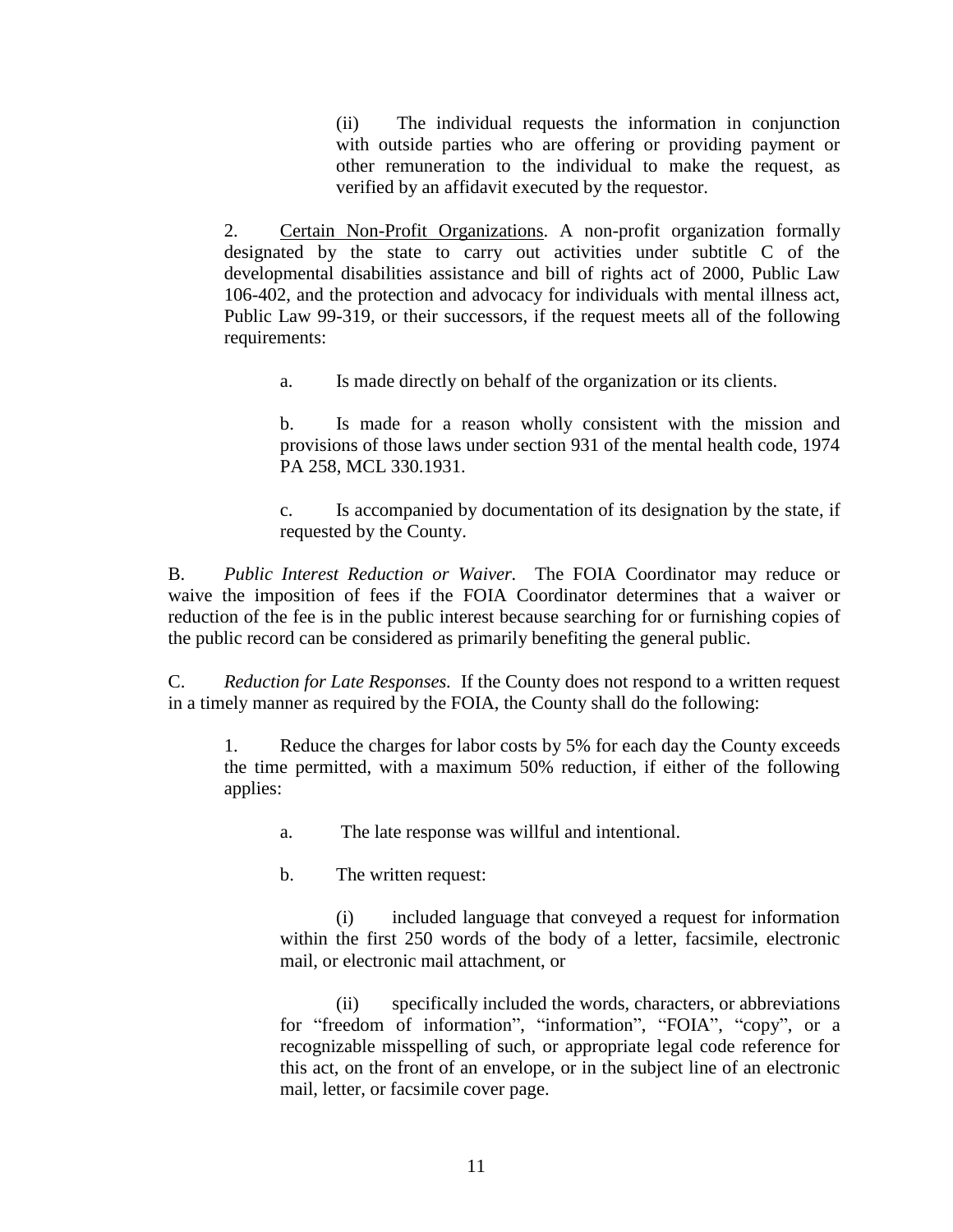2. If a charge reduction is required, the County shall fully note the charge reduction on the Detailed Itemization.

### **VIII. INSPECTION.**

Upon request, the County must furnish a requesting person a reasonable opportunity for inspection and examination of its public records, and must furnish reasonable facilities for making memoranda or abstracts from its public records during the usual business hours. Pursuant to Section 4(1) of the FOIA, the County may charge a fee for the public record search, for the necessary copying of a public record for inspection or for providing a copy of the public record after inspection.

The FOIA permits the County to make reasonable rules necessary to protect its public records and to prevent excessive and unreasonable interference with the discharge of its functions. The County must protect public records from loss, unauthorized alteration, mutilation, or destruction. As such, the County authorizes the FOIA Coordinator to determine whether in a particular circumstance an employee or agent of the County must be present at any inspection of documents to protect the public records, and in such cases may assess charges as appropriate under law.

# **IX**. **CERTIFIED COPIES.**

The County must, upon written request, furnish a requesting person a certified copy of the public record disclosed in whole or in part by the County.

#### **X. APPEALS.**

#### A. *Appeal of a Final Determination to Deny All or a Portion of the Request*.

1. Submit an Appeal. If a requestor desires to appeal all or part of a final determination to deny a request, the requestor must submit to the Board of Commissioners a written appeal that specifically states the word "appeal" and identifies the reason or reasons for reversal of the denial.

2. Receipt of Appeal. The Board of Commissioners is not considered to have received a written appeal until the first regularly scheduled meeting of the Board of Commissioners following submission of the written appeal.

3. Response to Appeal. Within 10 business days after receiving a written appeal, the Board of Commissioners shall do 1 of the following:

a. Reverse the disclosure denial.

b. Issue a written notice to the requesting person upholding the disclosure denial.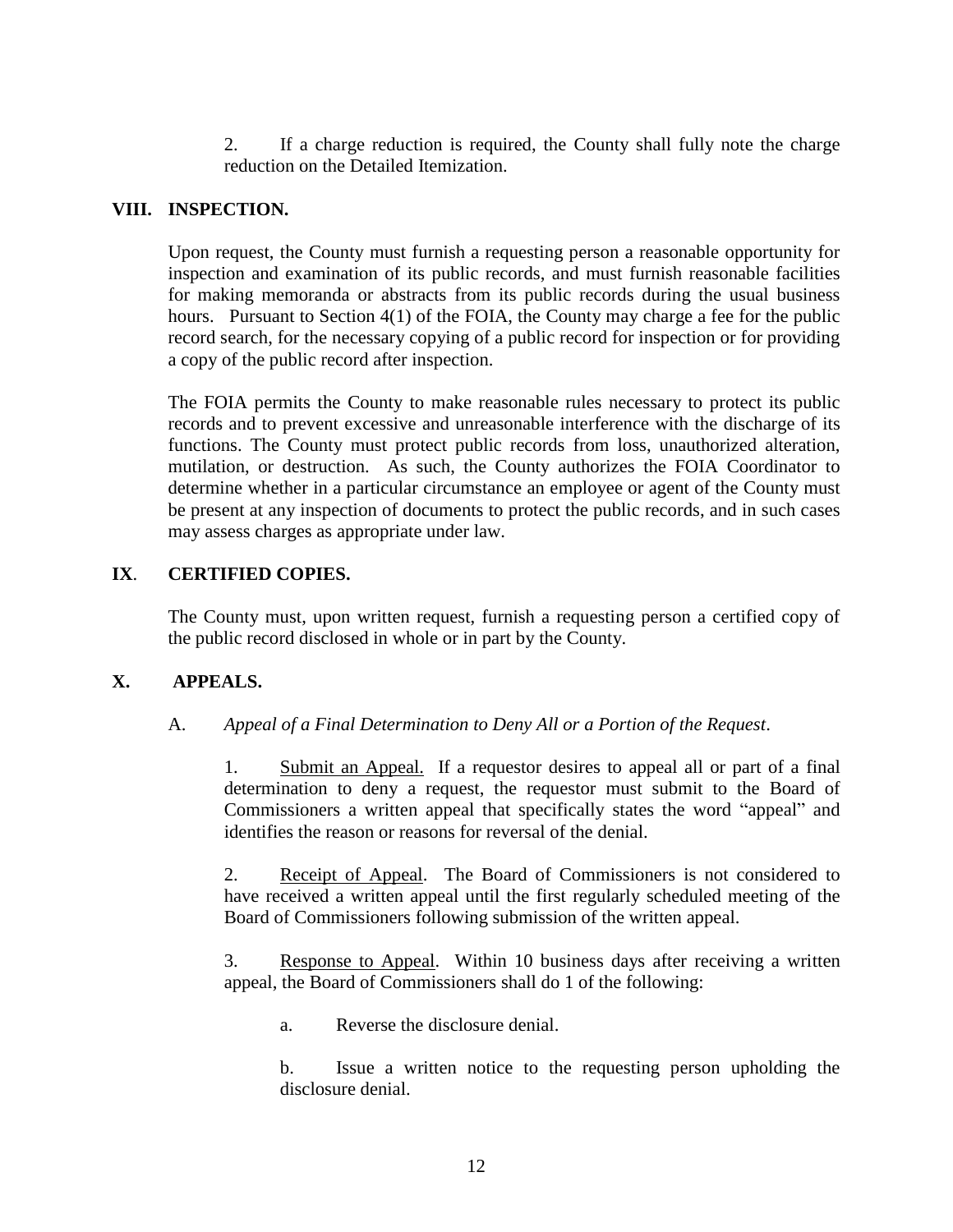c. Reverse the disclosure denial in part and issue a written notice to the requesting person upholding the disclosure denial in part.

d. Under unusual circumstances, issue a notice extending for not more than 10 business days the period during which the Board of Commissioners shall respond to the written appeal. The Board of Commissioners shall not issue more than 1 notice of extension for a particular written appeal.

### B. *Appeals of Fees (Including Deposits).*

1. Submit an Appeal. If the County requires a fee that exceeds the amount permitted under these Procedures and Guidelines or Section 4 of the FOIA, the requesting person may submit to the Board of Commissioners, or the FOIA Coordinator, a written appeal for a fee reduction that specifically states the word "appeal" and identifies how the required fee exceeds the amount permitted under these Procedures and Guidelines or Section 4 of the FOIA.

2. Receipt of Appeal. The Board of Commissioners is not considered to have received a written appeal under until the first regularly scheduled meeting of the Board of Commissioners following submission of the written appeal.

3. Response of Appeal. Within 10 business days after receiving a written appeal, the Board of Commissioners shall do 1 of the following:

a. Waive the fee.

b. Reduce the fee and issue a written determination to the requesting person indicating the specific basis under Section 4 of the FOIA that supports the remaining fee. The determination shall include a certification from the Board of Commissioners that the statements in the determination are accurate and that the reduced fee amount complies with its publicly available Procedures and Guidelines and Section 4 of the FOIA.

c. Uphold the fee and issue a written determination indicating the specific basis under Section 4 of the FOIA that supports the required fee. The determination shall include a certification from the Board of Commissioners that the statements in the determination are accurate and that the fee amount complies with these Procedures and Guidelines and Section 4 of the FOIA.

d. Issue a notice extending for not more than 10 business days the period during which the Board of Commissioners must respond to the written appeal. The notice of extension shall include a detailed reason or reasons why the extension is necessary. The Board of Commissioners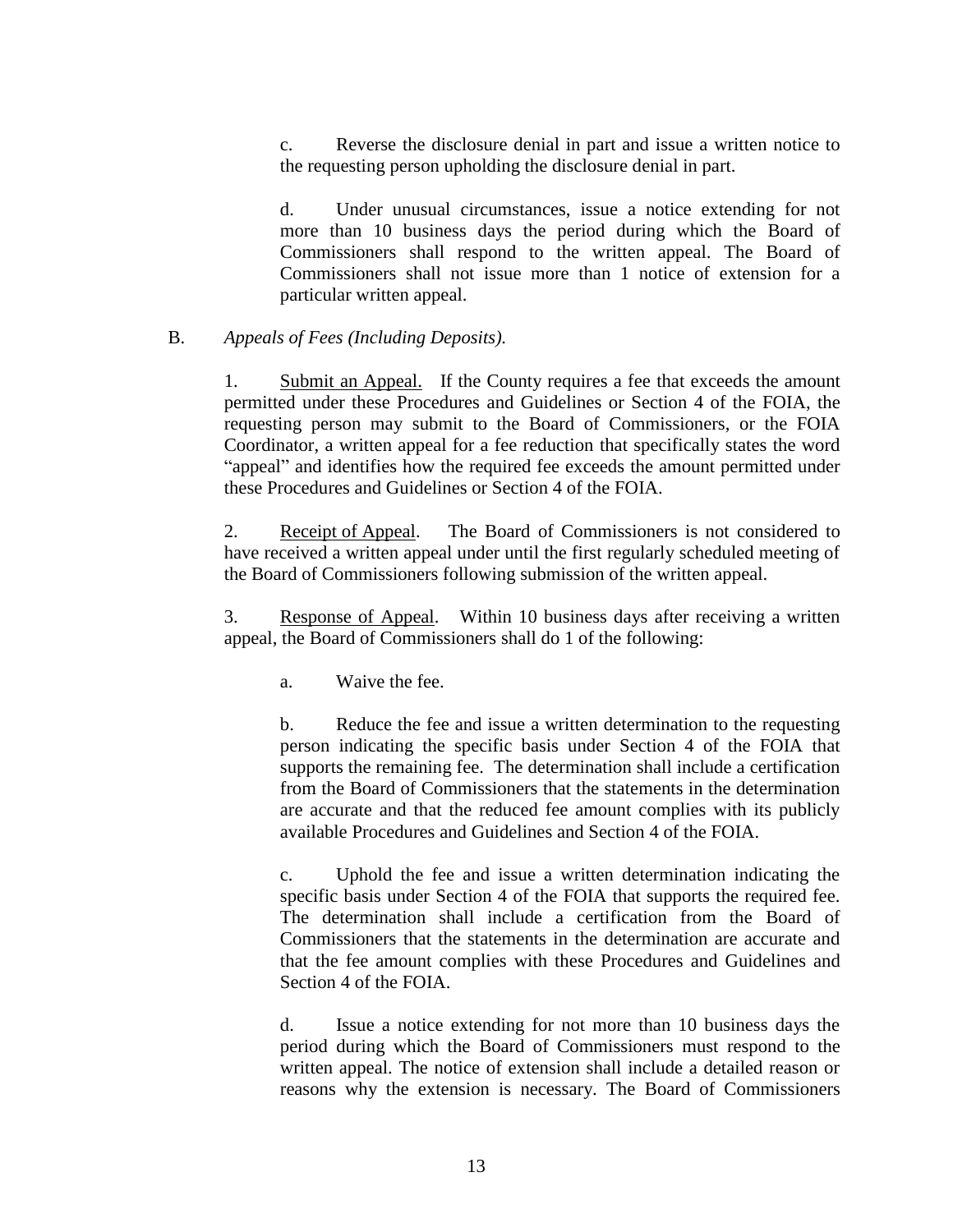shall not issue more than 1 notice of extension for a particular written appeal.

# **XI. CIVIL ACTION.**

# A. *Civil Action for Non-Disclosure or Denial of Public Records.*

1. Civil Action After Appeal: If the Board of Commissioners fails to respond to a written appeal or if the Board of Commissioners upholds all or a portion of the disclosure denial that is the subject of the written appeal, the requesting person may seek judicial review of the nondisclosure by commencing a civil action within 180 days after the County's final determination to deny a request.

2. Civil Action Directly After Denial. A requestor may also commence a civil action in the circuit court to compel the County's disclosure of the public records within 180 days after the County's final determination to deny a request. The requestor is not required to appeal the denial to the Board of Commissioners before commencing the civil action.

3. Remedies; Fines. If the court determines a public record is not exempt from disclosure, it shall order the County to cease withholding or to produce all or a portion of a public record wrongfully withheld. If the person prevails, the court shall award reasonable attorneys' fees, costs, and disbursements. If the person or County prevails in part, the court may, in its discretion, award all or an appropriate portion of reasonable attorneys' fees, costs, and disbursements. If the court determines that the County has arbitrarily and capriciously violated this act by refusal or delay in disclosing or providing copies of a public record, the court shall order the County to pay a civil fine of \$1,000.00 and shall award, in addition to any actual or compensatory damages, punitive damages in the amount of \$1,000.00.

# B. *Civil Action Regarding Fees.*

1. Civil Action After Appeal. A requestor may commence a civil action in the circuit court for a fee reduction if the County (1) failed to respond to a written appeal or (2) made a determination on a written appeal. A requester must submit an appeal to the Board of Commissioners for a fee reduction before commencing a civil action. If a civil action is commenced against the County, the County is not obligated to complete the processing of the written request for the public record at issue until the court resolves the fee dispute. This action must be filed within 45 days after receiving notice of the determination of an appeal to the Board of Commissioners.

2. Remedies; Fines. If the requesting person prevails by receiving a reduction of 50% or more of the total fee, the court may, in its discretion, award